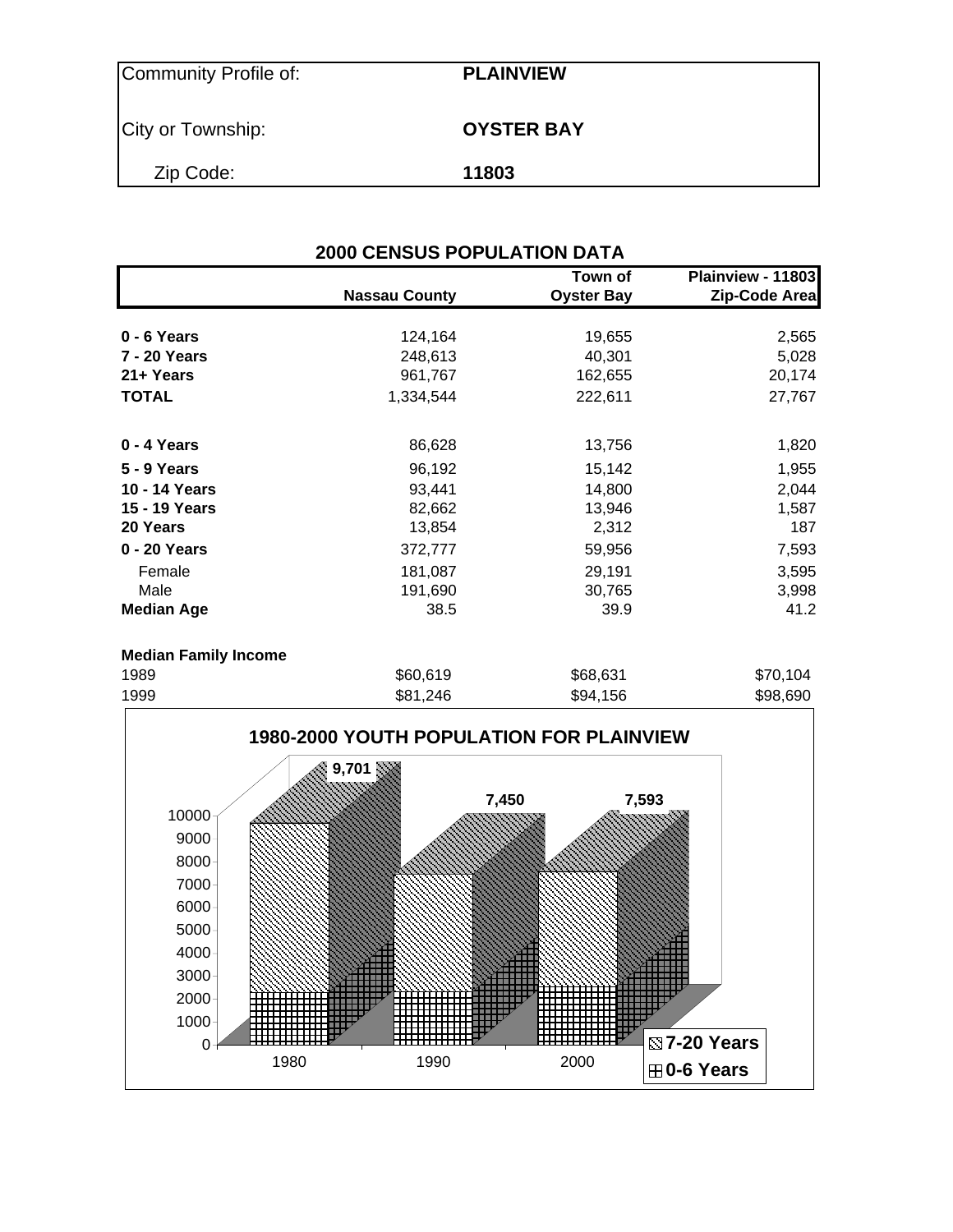# **Town of 11803 - Plainview Nassau County Oyster Bay Zip-Code Area 0 - 6 Years** 118,978 22,496 22,496 2,119 **7 - 20 Years** 231,792 49,305 5,301 **21+ Years** 978,505 218,082 18,765 **TOTAL** 1,329,275 289,884 26,185 **0 - 4 Years** 83,639 16,110 1,516 **5 - 9 Years** 90,106 16,875 1,397 **10 - 14 Years** 82,042 17,814 17,814 1,960 **15 - 19 Years** 79,040 **17,385** 2,095 **20 Years** 15,943 3,618 452 **0 - 20 Years** 350,770 71,801 7,420 **1990-2000 PLAINVIEW POPULATION PROJECTIONS FOR FOUR AGE GROUPS** 2,500  $2,000$   $\frac{1}{1}$ 1,500 Σ – **M** 0-4 Ř × Ŷ.  $\Box$  5-9 × 10-14 15-191,000 500  $0$ . 2001 2002 2003 2004 2005 2006 2007 2008 2009 2010

## **2000 POPULATION PROJECTION DATA**

Community Profile of : PLAINVIEW PLAINVIEW Page 9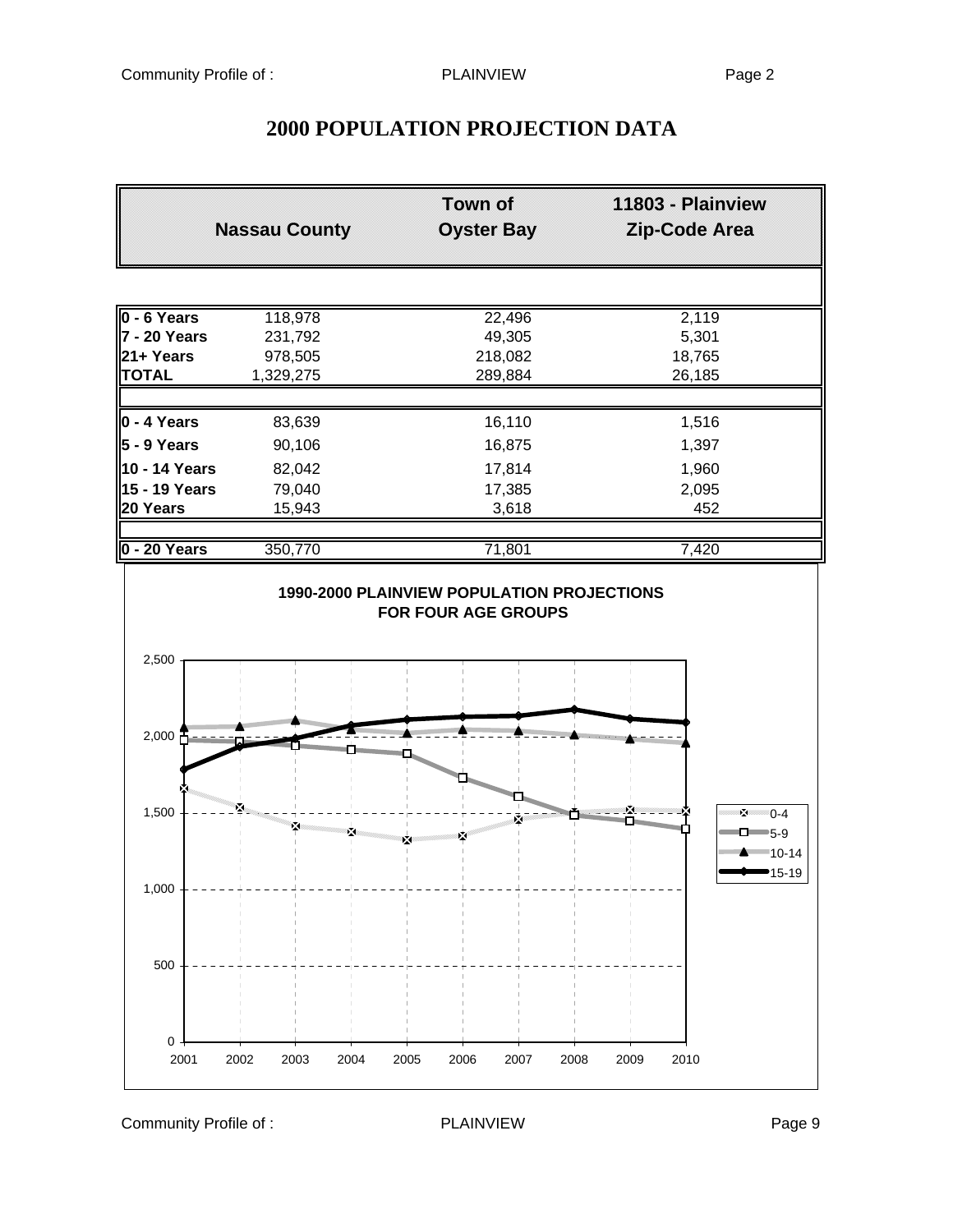## **TEMPORARY ASSISTANCE TO NEEDY FAMILIES (Formerly AFDC) (NUMBER OF INDIVIDUALS)** Town of 16-20 y Year Nassau County Oyster Bay Zip-Code Area 1985 15,963 1,051 56 1986 15,337 946 49 1987 13,321 807 25 1988 12,410 782 22 1989 11,950 704 15 1990 12,607 737 16 1991 15,317 898 19 1992 16,528 963 21 1993 20,129 1,245 46 1994 20,622 1,366 52 1995 20,229 1,211 51 1996 17,800 954 35 1997 14,940 836 40 1998 12,706 695 31 1999 10,825 695 23 **1987-1999 PLAINVIEW, NASSAU COUNTY AND TOWN OF OYSTER BAY AFDC RATES PER 1000 RESIDENTS** 16.00 14.00 12.00 ₩ Rate Per 1,000 10.00 **Rate Per 1,000**8.00 6.00 ⋙ 4.00 .<br>200 **ROW BOOK** 2.00 0.00 <sup>1987</sup> <sup>1988</sup> <sup>1989</sup> <sup>1990</sup> <sup>1991</sup> <sup>1992</sup> <sup>1993</sup> <sup>1994</sup> <sup>1995</sup> <sup>1996</sup> <sup>1997</sup> <sup>1998</sup> <sup>1999</sup> **Nassau County Oyster Bay Town 16-20 y**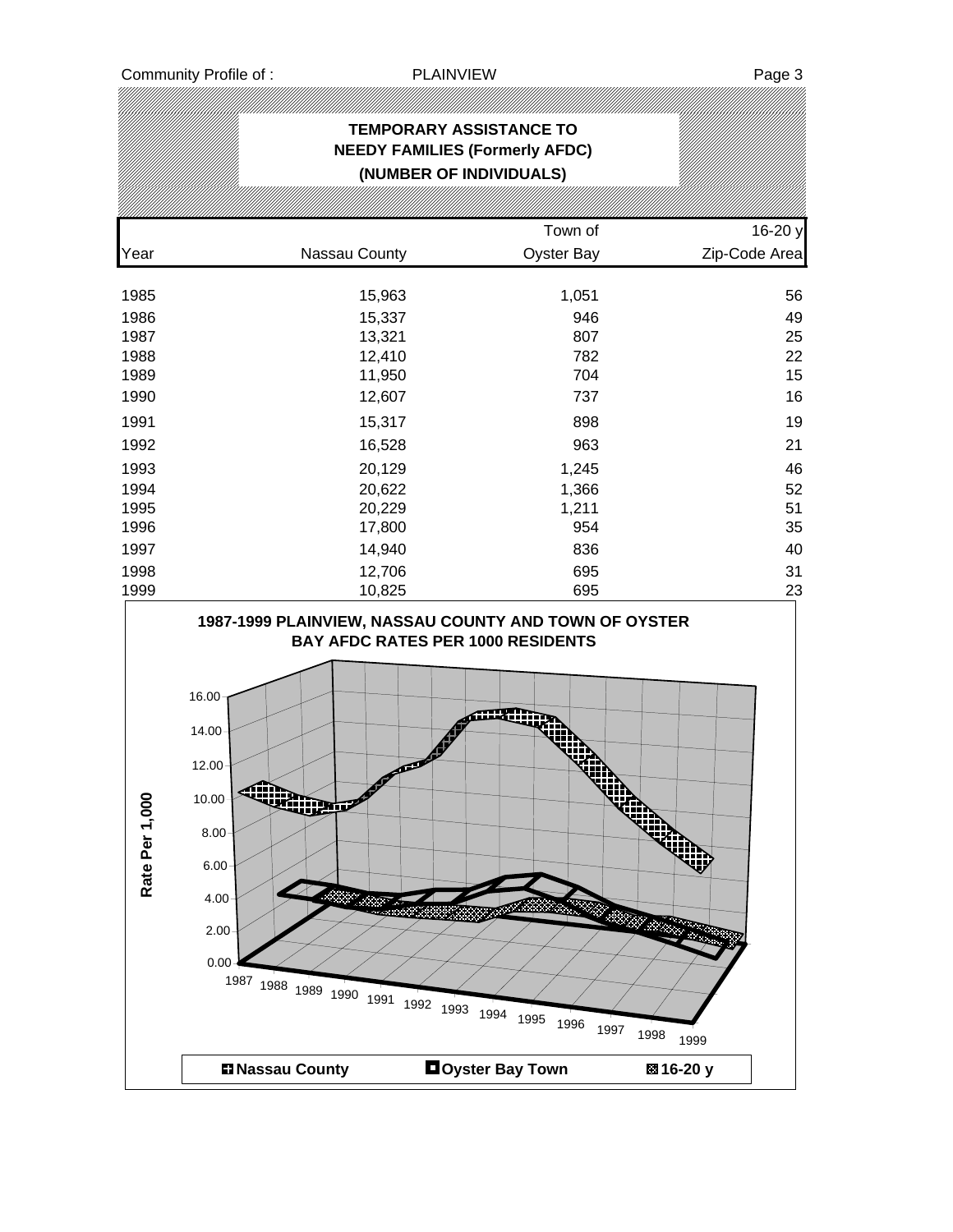### **11803 ZIP-CODE AREA RESIDENT YOUTH OFFENSES**

|              |                | 7-15 Years Old     |                    |                         |
|--------------|----------------|--------------------|--------------------|-------------------------|
|              |                | <b>Station</b>     | <b>Subjects of</b> |                         |
| Year         | <b>Arrests</b> | <b>Adjustments</b> | Investigation      | <b>Totals</b>           |
| 1990         | 6              | 52                 |                    | 59                      |
| 1991         | 3              | 54                 | 4                  | 61                      |
| 1992         | 14             | 81                 | 8                  | 103                     |
| 1993         | 16             | 65                 | 11                 | 92                      |
| 1994         | 11             | 39                 | 14                 | 64                      |
| 1995         | 12             | 47                 | 20                 | 79                      |
| 1996         | 10             | 44                 | 15                 | 69                      |
| 1997         | 28             | 36                 | 9                  | 73                      |
|              |                |                    |                    |                         |
|              |                | 16-20 Years Old    |                    |                         |
|              |                | Subjects of        |                    | <b>All Ages</b>         |
| Year         | <b>Arrests</b> | Investigation      | <b>Totals</b>      | <b>Total Incidents*</b> |
|              | 41             | $\overline{7}$     | 48                 |                         |
| 1990<br>1991 | 33             | 26                 | 59                 | 107<br>120              |
| 1992         | 41             | 33                 | 74                 | 177                     |
| 1993         | 34             | 24                 | 68                 | 160                     |
| 1994         | 31             | 29                 | 60                 | 124                     |
| 1995         | 6              | 32                 | 38                 | 117                     |
| 1996         | 18             | 37                 | 55                 | 125                     |



\* Total incidents include arrests, station adjustments and subjects of investigation for 1988 - 1990. Subjects were not available prior to 1988. Youth offense data does not include data on convictions following from some of these arrests.

Year Plainview Nassau County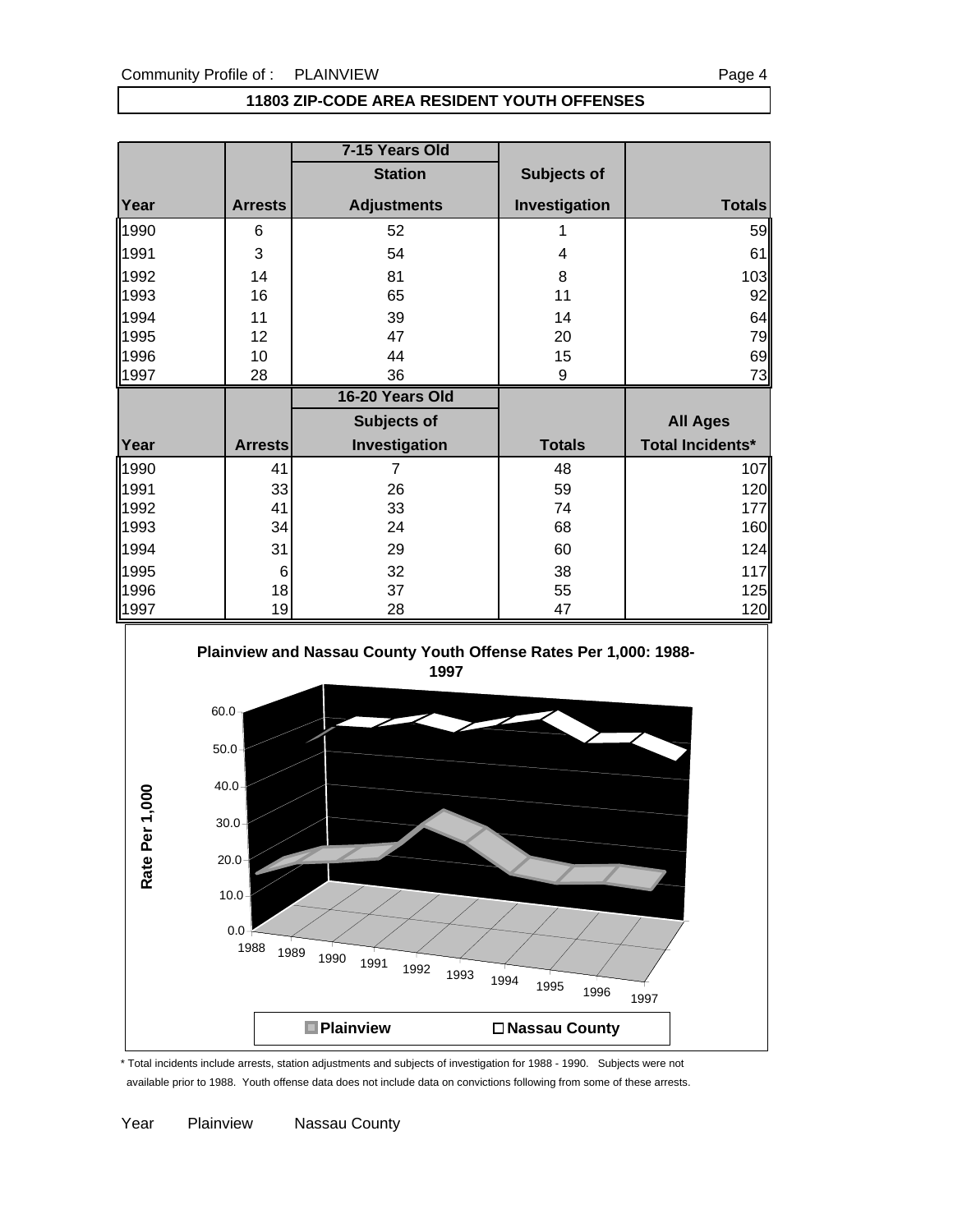Community Profile of : PLAINVIEW Page 5

|              | <b>11803 ZIP-CODE AREA RESIDENT YOUTH OFFENSES</b>                                        |                                  |                                             |                       |                 |                                   |              |              |  |  |
|--------------|-------------------------------------------------------------------------------------------|----------------------------------|---------------------------------------------|-----------------------|-----------------|-----------------------------------|--------------|--------------|--|--|
|              | Youth Offense Rate Per 1000 Resident Youth<br><b>For Combined Offense Types and Total</b> |                                  |                                             |                       |                 |                                   |              |              |  |  |
| Year         | Drug &                                                                                    | Violent &<br>Alcohol Threatening | <b>Property</b>                             | <b>Status</b>         | <b>Theft</b>    | <b>Criminal</b><br><b>Nonconf</b> | <b>Other</b> | <b>Total</b> |  |  |
| 1990         | 3.1                                                                                       | 2.9                              | 4.1                                         | 2.9                   | 4.7             | 1.6                               | 0.4          | 21.0         |  |  |
|              |                                                                                           |                                  |                                             |                       |                 |                                   |              |              |  |  |
| 1991<br>1992 | 1.1<br>0.8                                                                                | 3.6<br>6.0                       | 6.7<br>7.3                                  | 2.7<br>4.9            | 3.6<br>5.1      | 1.1<br>5.8                        | 3.1<br>2.6   | 23.0<br>33.2 |  |  |
| 1993         | 2.2                                                                                       | 4.2                              | 7.9                                         | 3.7                   | 4.2             | 3.5                               | 3.7          | 29.5         |  |  |
| 1994         | 2.4                                                                                       | 2.9                              | 5.5                                         | 3.5                   | 3.8             | 1.8                               | 2.7          | 22.7         |  |  |
| 1995         | 2.2                                                                                       | 3.5                              | 2.2                                         | 6.4                   | 3.3             | 0.6                               | 3.3          | 21.5         |  |  |
| 1996         | 3.5                                                                                       | 3.7                              | 3.1                                         | 6.2                   | 3.1             | 0.7                               | 2.6          | 22.9         |  |  |
| 1997         | 0.6                                                                                       | 1.7                              | 1.9                                         | 7.1                   | 6.4             | 0.7                               | 3.6          | 22.4         |  |  |
|              |                                                                                           |                                  |                                             | <b>Youth Offenses</b> |                 |                                   |              |              |  |  |
|              |                                                                                           |                                  | <b>For Combined Offense Types and Total</b> |                       |                 |                                   |              |              |  |  |
|              |                                                                                           |                                  |                                             |                       |                 |                                   |              |              |  |  |
|              | Drug &                                                                                    | Violent &                        |                                             |                       |                 | <b>Criminal</b>                   |              |              |  |  |
| Year         |                                                                                           | <b>Alcohol Threatening</b>       | <b>Property</b>                             | <b>Status</b>         | <b>Theft</b>    | <b>Nonconf</b>                    | <b>Other</b> | <b>Total</b> |  |  |
| 1990         | 16                                                                                        | $\overline{15}$                  | $\overline{21}$                             | 15                    | $\overline{24}$ | 8                                 | 2            | 107          |  |  |
| 1991         | 6                                                                                         | 19                               | 35                                          | 14                    | 19              | 6                                 | 16           | 120          |  |  |
| 1992         | 4                                                                                         | 32                               | 39                                          | 26                    | 27              | 31                                | 14           | 177          |  |  |
| 1993         | 12                                                                                        | 23                               | 43                                          | 20                    | 23              | 19                                | 20           | 160          |  |  |
| 1994         | 13                                                                                        | 16                               | 30                                          | 19                    | 21              | 10                                | 15           | 124          |  |  |
| 1995         | 12                                                                                        | 19                               | 12                                          | 35                    | 18              | 3                                 | 18           | 117          |  |  |
| 1996         | 19                                                                                        | 20                               | 17                                          | 34                    | 17              | 4                                 | 14           | 125          |  |  |
| 1997         | 3                                                                                         | 9                                | 10                                          | 38                    | 34              | 4                                 | 19           | 120          |  |  |



Violent/Threat/k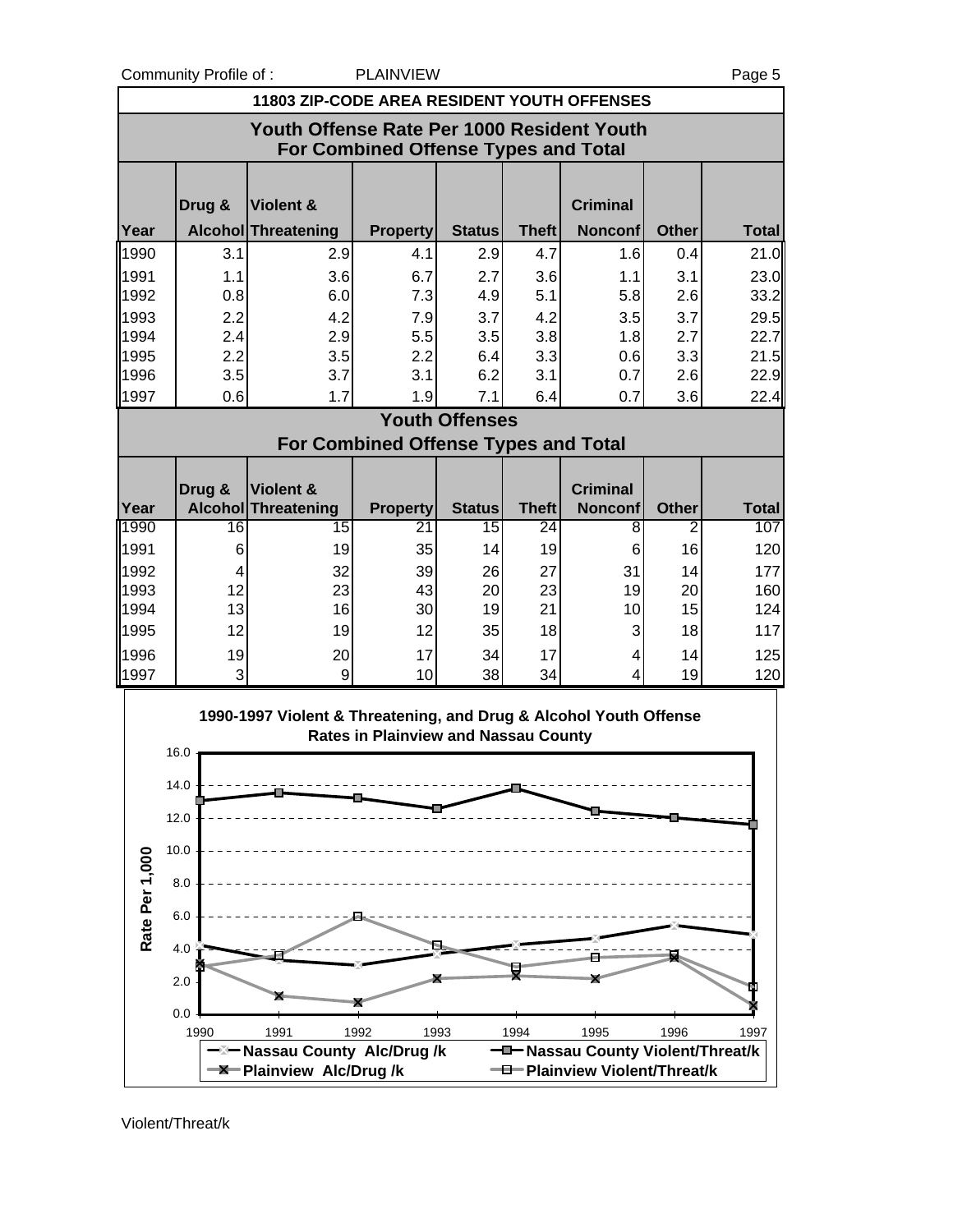



"Other" Communites Include: Manhasset, E. Meadow, Malverne and Levittown.

Each community comprises less than 1% of all offenses committed by Plainview youth.



| Plainview | 84 | 70% | <b>Plainview</b> | 84 | 66% |
|-----------|----|-----|------------------|----|-----|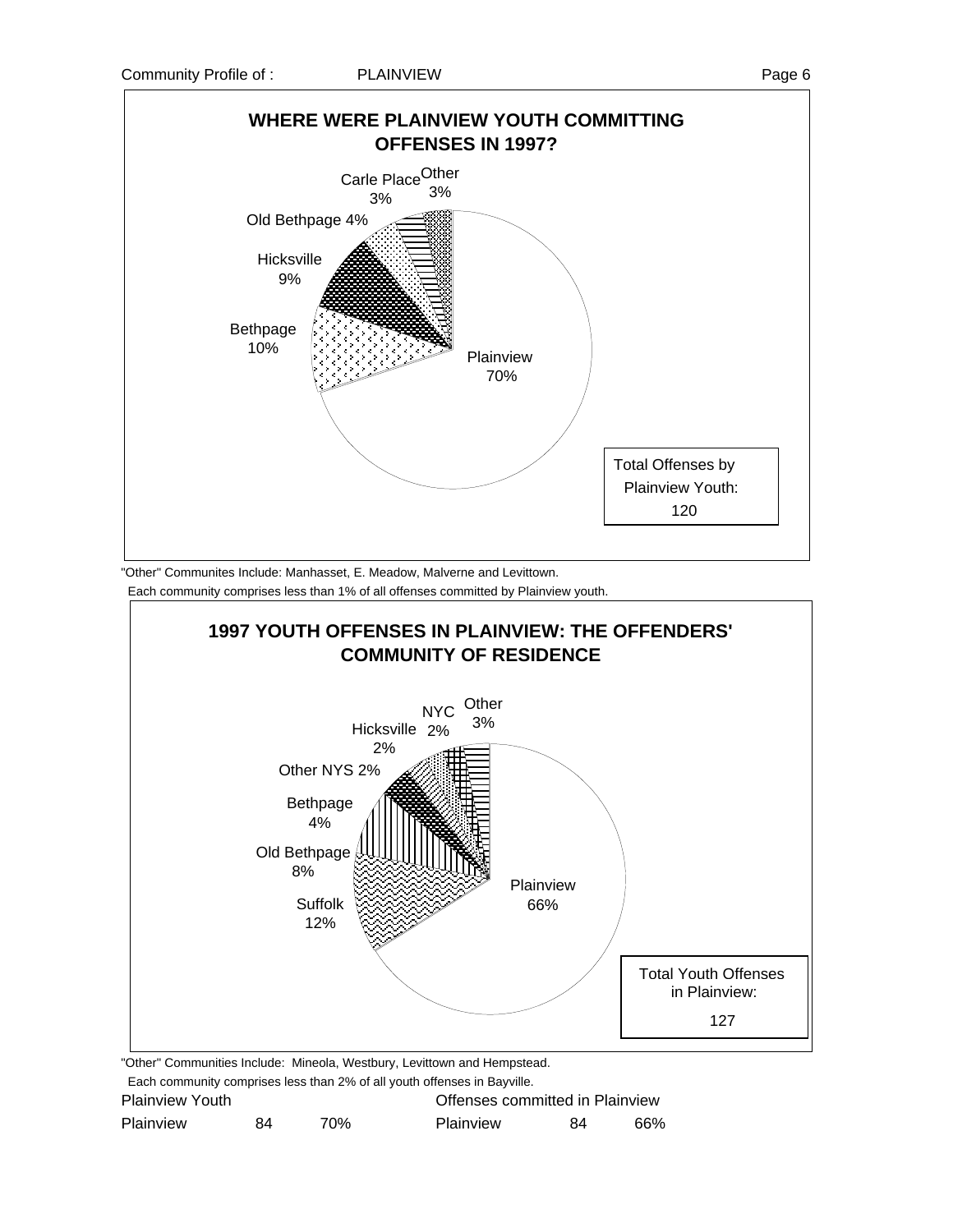|                      |                          |                |                |                |                |                |                | 1991-97 |
|----------------------|--------------------------|----------------|----------------|----------------|----------------|----------------|----------------|---------|
|                      |                          |                |                |                |                |                |                | Percent |
| Age                  | 1991                     | 1992           | 1993           | 1994           | 1995           | 1996           | 1997           | Change  |
| 10 Yr & Less         | $\overline{0}$           | $\Omega$       | $\Omega$       | $\Omega$       | $\Omega$       | $\Omega$       | $\Omega$       |         |
| %                    | 0.0%                     | 0.0%           | 0.0%           | 0.0%           | 0.0%           | 0.0%           | 0.0%           |         |
| 11 to 12             | $\Phi$                   | $\overline{0}$ | $\Omega$       | $\mathbf{0}$   | $\mathbf 0$    | $\mathbf{1}$   | $\overline{1}$ | 0.0%    |
| $\frac{0}{0}$        | 11.1%                    | 0.0%           | 0.0%           | 0.0%           | $0.0\%$        | 3.2%           | 2.9%           |         |
| $\overline{13}$      | $\Omega$                 | $\Omega$       | 1              | 1              | 13             | 6              | 2              |         |
| $\%$                 | 0.0%                     | 0.0%           | 6.3%           | 5.3%           | 38.2%          | 19.4%          | 5.9%           |         |
| 14                   | $\overline{\phantom{a}}$ | - 0            | $\mathbf 1$    | $\mathbf{1}$   | 5              | $\overline{7}$ | $\mathcal{P}$  | 100.0%  |
| %                    | 11.1%                    | 0.0%           | 6.3%           | 5.3%           | 14.7%          | 22.6%          | 5.9%           |         |
| 15                   | 5                        | 15             | $6\phantom{1}$ | 5              | 8              | $\overline{4}$ | 19             | 280.0%  |
| $\%$                 | 55.6%                    | 71.4%          | 37.5%          | 26.3%          | 23.5%          | 12.9%          | 55.9%          |         |
| 16                   | $\overline{\mathcal{L}}$ | 6              | $\overline{8}$ | 11             | 5              | $\overline{2}$ | 5              | 150.0%  |
| $\frac{0}{6}$        | 22.2%                    | 28.6%          | 50.0%          | 57.9%          | 14.7%          | 6.5%           | 14.7%          |         |
| 17                   | $\overline{0}$           | $\overline{0}$ | $\overline{0}$ | $\mathbf{1}$   | 2              | 8              | 3              |         |
| %                    | 0.0%                     | 0.0%           | 0.0%           | 5.3%           | 5.9%           | 25.8%          | 8.8%           |         |
| 18                   | $\Omega$                 | $\overline{0}$ | $\overline{0}$ | $\overline{0}$ | $\overline{0}$ | $\Omega$       | $\overline{2}$ |         |
| $\frac{0}{0}$        | 0.0%                     | 0.0%           | 0.0%           | 0.0%           | 0.0%           | 0.0%           | 5.9%           |         |
| 19 to 20             | $\overline{0}$           | $\Omega$       | $\Omega$       | $\Omega$       | $\mathbf{1}$   | $\mathcal{R}$  | $\Omega$       |         |
| $\%$                 | 0.0%                     | 0.0%           | 0.0%           | 0.0%           | 2.9%           | 9.7%           | 0.0%           |         |
| Plainview            |                          |                |                |                |                |                |                |         |
| <b>Total</b>         | -9                       | 21             | 16             | 19             | 34             | 31             | 34             | 277.8%  |
| Rate Per 1,000       | 1.7                      | 3.9            | 2.8            | 3.3            | 5.9            | 5.4            | 6.0            | 247.6%  |
| <b>Nassau County</b> |                          |                |                |                |                |                |                |         |
| Rate Per 1,000       | 5.19                     | 6.63           | 8.98           | 8.68           | 7.52           | 7.23           | 7.30           | 40.5%   |

### **Resident Plainview Runaway and Homeless Youth by Age Group**



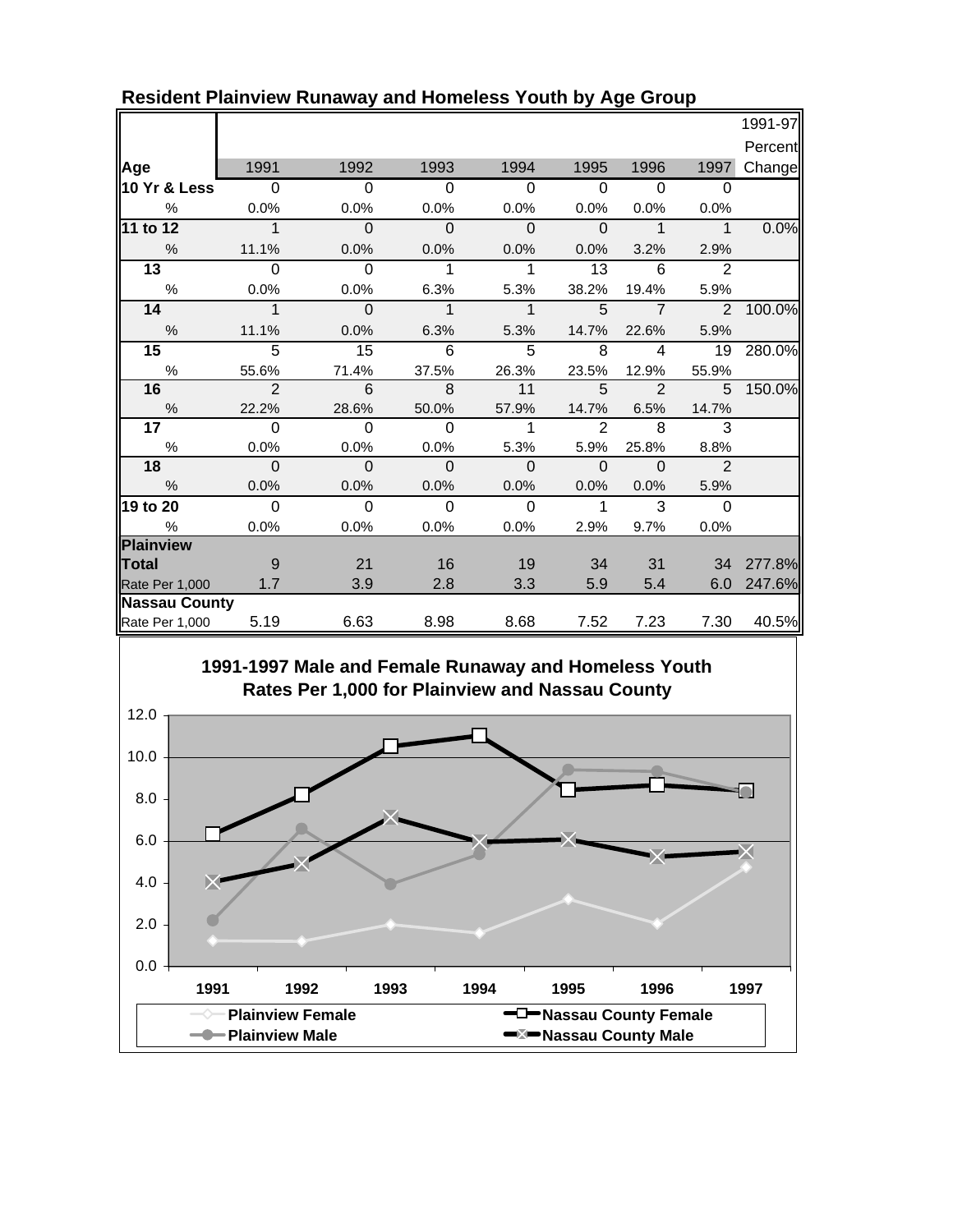### Community Profile of : The PLAINVIEW PLAINVIEW Page 8

## **SCHOOL ENROLLMENT IN PLAINVIEW-OLD BETHPAGE UFSD**

|      | European | African  |        | Asian    | <b>Native</b>                                         |       |
|------|----------|----------|--------|----------|-------------------------------------------------------|-------|
| Year | American | American | Latino | American | American                                              | Total |
|      |          |          |        |          |                                                       |       |
| 1987 | 4,104    | 10       | 25     | 109      | 2                                                     | 4,250 |
| 1988 | 4,016    | 10       | 31     | 104      | 1                                                     | 4,162 |
| 1989 | 3,925    | 7        | 27     | 82       | 0                                                     | 4,041 |
| 1990 | 3,952    | 10       | 44     | 68       | 0                                                     | 4,074 |
| 1991 | 3,954    | 11       | 47     | 92       | 0                                                     | 4,104 |
| 1992 | 4,062    | 13       | 43     | 89       | 0                                                     | 4,207 |
| 1993 | 4,018    | 11       | 33     | 177      | 0                                                     | 4,239 |
| 1994 | 4,050    | 16       | 47     | 175      | 0                                                     | 4,288 |
| 1995 | 4,081    | 14       | 37     | 165      | 0                                                     | 4,297 |
| 1996 | 4,125    | 12       | 63     | 175      | 0                                                     | 4,375 |
| 1997 | 4,120    | 13       | 66     | 216      | $\Omega$                                              | 4,415 |
| 1998 | 4,124    | 16       | 73     | 217      | $\Omega$                                              | 4,430 |
| 1999 | 4,188    | 11       | 87     | 236      | 0                                                     | 4,522 |
|      |          |          |        |          | Net Change in School Enrollment Between 1987 and 1999 |       |

| Net Change in School Enrollment Between 1987 and 1999 |          |          |        |          |               |        |  |
|-------------------------------------------------------|----------|----------|--------|----------|---------------|--------|--|
|                                                       | European | African  |        | Asian    | <b>Native</b> |        |  |
| 1987-99                                               | American | American | Latino | American | American      | Totall |  |
| Change in Number                                      | 84       |          | 62     | 127      | -2            | 272    |  |
| Change as Percent                                     | 2%       | 10%      | 248%   | 117%     | $-100%$       | 6%     |  |

| Net Change in School Enrollment Between 1993 and 1999 |          |          |        |          |               |              |  |
|-------------------------------------------------------|----------|----------|--------|----------|---------------|--------------|--|
|                                                       | European | African  |        | Asian    | <b>Native</b> |              |  |
| 1993-99                                               | American | American | Latino | American | American      | <b>Total</b> |  |
| Change in Number                                      | 170      |          | 54     | 59       |               | 283          |  |
| Change as Percent<br>164%<br>33%<br>4%<br>0%          |          |          |        |          |               |              |  |



\* The 1993-99 change for Native Americans has been excluded from this chart because there were fewer than 7 enrolled. This policy is meant to avoid distorted percent comparisons among groups.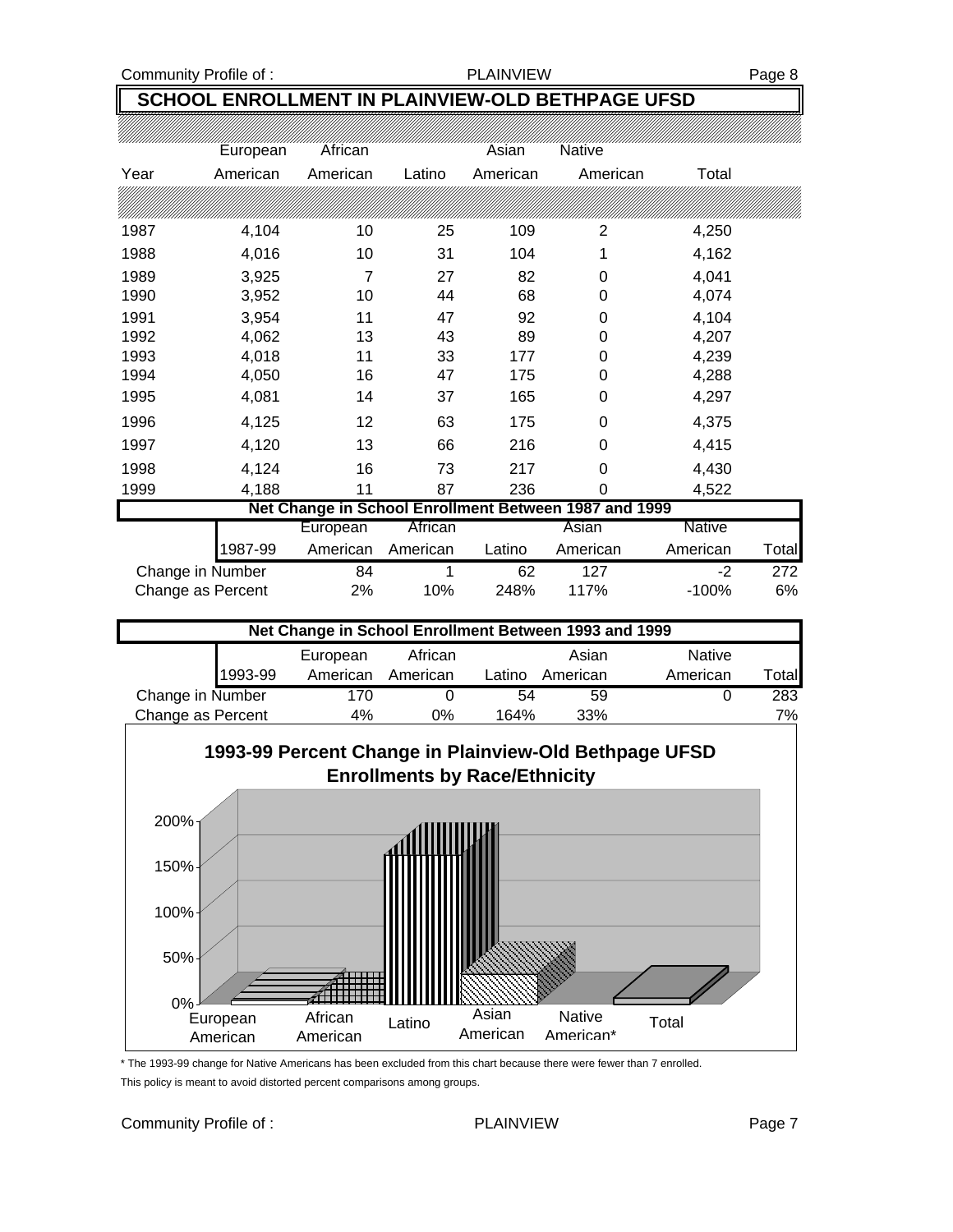### **REPORTED LIMITED ENGLISH PROFICIENT ENGLISH LANGUAGE LEARNERS (LEP/ELLs) IN PLAINVIEW-OLD BETHPAGE UFSD\***

|             |                                                                                         |                         | Reported Number and Percent of LEP/ELL Students in Plainview - |                         |         |                         |  |  |
|-------------|-----------------------------------------------------------------------------------------|-------------------------|----------------------------------------------------------------|-------------------------|---------|-------------------------|--|--|
|             |                                                                                         |                         |                                                                |                         |         |                         |  |  |
|             |                                                                                         |                         | Old Bethpage UFSD, Oyster Bay and Nassau County                |                         |         |                         |  |  |
|             | <b>Plainview-Old Bethpage UFSD</b><br><b>Town of Oyster Bay</b><br><b>Nassau County</b> |                         |                                                                |                         |         |                         |  |  |
| Year        | <b>Number</b>                                                                           | <b>Percent of</b>       | <b>Number</b>                                                  | <b>Percent of</b>       |         | Number Percent of       |  |  |
|             |                                                                                         | <b>Total Enrollment</b> |                                                                | <b>Total Enrollment</b> |         | <b>Total Enrollment</b> |  |  |
| 1992        | 61                                                                                      | 1.4%                    | 837                                                            | 2.2%                    | 6,044   | 3.5%                    |  |  |
| 1993        | 40                                                                                      | 0.9%                    | 873                                                            | 2.3%                    | 6,963   | 4.0%                    |  |  |
| 1994        | 42                                                                                      | 1.0%                    | 874                                                            | 2.3%                    | 7,492   | 4.2%                    |  |  |
| 1995        | 48                                                                                      | 1.1%                    | 879                                                            | 2.3%                    | 7,823   | 4.3%                    |  |  |
| 1996        | 43                                                                                      | 1.0%                    | 883                                                            | 2.2%                    | 8,276   | 4.5%                    |  |  |
| 1997        | 53                                                                                      | 1.2%                    | 1,009                                                          | 2.5%                    | 9,219   | 4.9%                    |  |  |
| 1998        | 51                                                                                      | 1.2%                    | 1,026                                                          | 2.5%                    | 9,353   | 4.8%                    |  |  |
| 1999        | 49                                                                                      | 1.1%                    | 1,125                                                          | 2.7%                    | 10,077  | 5.1%                    |  |  |
| 1999 Total  |                                                                                         |                         |                                                                |                         |         |                         |  |  |
| Enrollment  | 4,522                                                                                   |                         | 42,287                                                         |                         | 195,804 |                         |  |  |
| 1992 - 1999 | $-19.7%$                                                                                |                         | 34.5%                                                          |                         | 66.7%   |                         |  |  |
| % Change    |                                                                                         |                         |                                                                |                         |         |                         |  |  |

\* In the 1998-1999 school year, there were 77 different languages spoken by students enrolled

in Nassau County public schools.



\*\* The annual number of reported LEP/ELLs enrollment is based upon the number of Limited English Proficient English Language Learners in the local district as reported on the State Education Department/ The University of the State of New York, Commissioners Regulations Part 154 Application.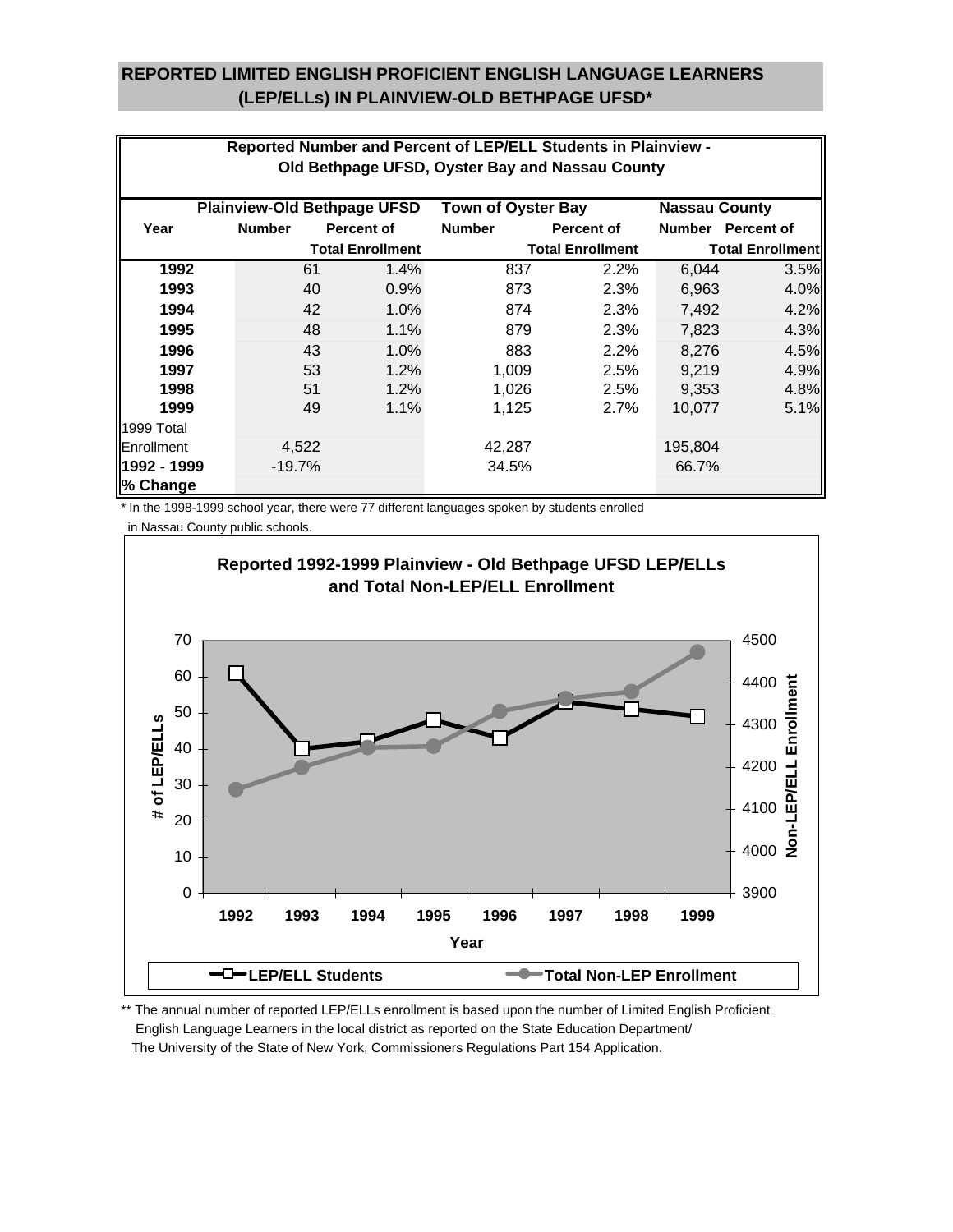Community Profile of : PLAINVIEW Page 10

|      | Dropouts in Plainview-Old Bethpage, Oyster Bay Town, & Nassau County |                       |          |                  |          |          |  |  |  |  |
|------|----------------------------------------------------------------------|-----------------------|----------|------------------|----------|----------|--|--|--|--|
|      |                                                                      |                       |          |                  |          |          |  |  |  |  |
|      | <b>DROPOUT NUMBERS &amp; PERCENTS OF HIGH SCHOOL ENROLLMENT*</b>     |                       |          |                  |          |          |  |  |  |  |
| Year |                                                                      | District-# District-% | Town-#** | $\frac{96**}{8}$ | County-# | <u>%</u> |  |  |  |  |
|      |                                                                      |                       |          |                  |          |          |  |  |  |  |
| 1987 | 10                                                                   | 0.6                   | 260      | 1.8              | 1284     | 2.0      |  |  |  |  |
| 1988 | 9                                                                    | 0.6                   | 267      | 2.1              | 1177     | 2.0      |  |  |  |  |
| 1989 |                                                                      | 0.5                   | 160      | 1.3              | 932      | 1.7      |  |  |  |  |
| 1990 | 4                                                                    | 0.3                   | 114      | 1.0              | 759      | 1.4      |  |  |  |  |
| 1991 |                                                                      | 0.2                   | 71       | 0.6              | 613      | 1.2      |  |  |  |  |
| 1992 | 4                                                                    | 0.3                   | 81       | 0.7              | 654      | 1.2      |  |  |  |  |
| 1993 | 5                                                                    | 0.4                   | 69       | 0.6              | 630      | 1.2      |  |  |  |  |
| 1994 | 4                                                                    | 0.3                   | 52       | 0.5              | 724      | 1.4      |  |  |  |  |
| 1995 | $\Omega$                                                             | 0.0                   | 67       | 0.6              | 531      | 1.0      |  |  |  |  |
| 1996 | 0                                                                    | 0.0                   | 80       | 0.7              | 477      | 0.9      |  |  |  |  |
| 1997 | $\Omega$                                                             | 0.0                   | 58       | 0.5              | 479      | 0.9      |  |  |  |  |
| 1998 | 0                                                                    | 0.0                   | 85       | 0.8              | 489      | 0.9      |  |  |  |  |

\*Dropout Rate = Dropouts divided by 9-12 grade enrollment including ungraded secondary enrollment. A dropout

is defined as any pupil who left school prior to graduation & did not enter another school or program leading to a GED.



\*\*Town data based on a weighted average of communities which are fully or partially located within town boundaries.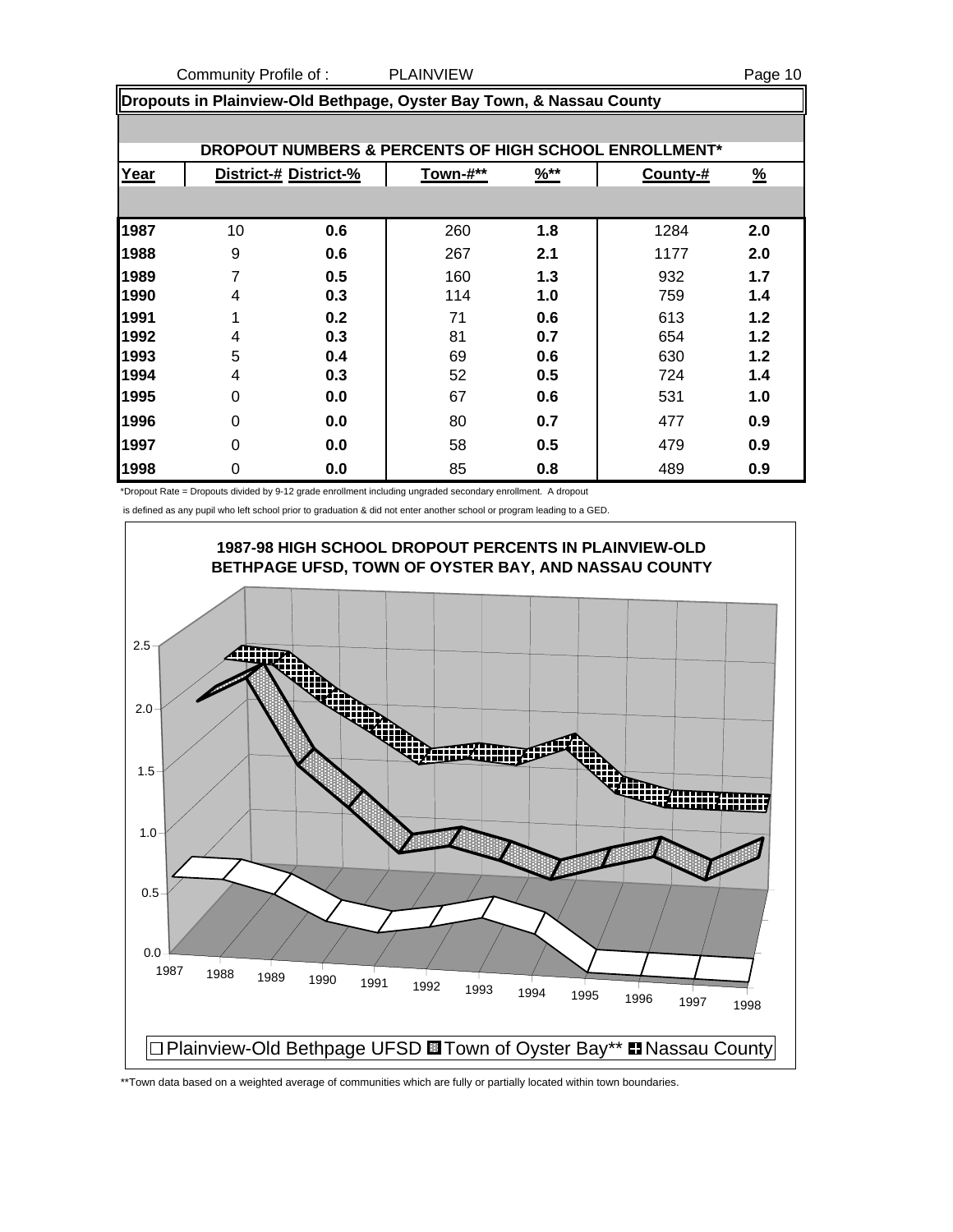|      | 1982-97 Total Births and Fertility Rates For Plainveiw 11803,<br>Nassau County and New York State* |           |               |                      |                       |           |  |
|------|----------------------------------------------------------------------------------------------------|-----------|---------------|----------------------|-----------------------|-----------|--|
|      | <b>Plainview</b>                                                                                   |           |               | <b>Nassau County</b> | <b>New York State</b> |           |  |
|      |                                                                                                    | Fertility |               | Fertility            |                       | Fertility |  |
| Year | Births**                                                                                           | Rate      | <b>Births</b> | Rate                 | <b>Births</b>         | Rate      |  |
| 1982 | 275                                                                                                | 46.8      | 14,342        | 49.0                 | 246,889               | 59.6      |  |
| 1983 | 274                                                                                                | 46.6      | 14,541        | 49.8                 | 248,222               | 59.6      |  |
| 1984 | 285                                                                                                | 48.5      | 14,758        | 50.6                 | 250,436               | 59.9      |  |
| 1985 | 285                                                                                                | 48.5      | 15,247        | 52.3                 | 258,826               | 61.6      |  |
| 1986 | 299                                                                                                | 50.8      | 15,567        | 53.5                 | 263,045               | 62.3      |  |
| 1987 | 312                                                                                                | 53.1      | 16,504        | 56.8                 | 271,355               | 64.0      |  |
| 1988 | 310                                                                                                | 52.7      | 17,072        | 58.8                 | 279,976               | 65.8      |  |
| 1989 | 305                                                                                                | 51.9      | 17,700        | 61.1                 | 290,528               | 67.9      |  |
| 1990 | 305                                                                                                | 51.9      | 18,180        | 62.8                 | 297,468               | 69.3      |  |
| 1991 | 292                                                                                                | 49.8      | 17,864        | 62.2                 | 292,523               | 68.1      |  |
| 1992 | 294                                                                                                | 50.1      | 18,065        | 63.3                 | 287,531               | 67.2      |  |
| 1993 | 290                                                                                                | 49.6      | 17,931        | 63.2                 | 282,377               | 66.3      |  |
| 1994 | 303                                                                                                | 52.4      | 17,903        | 64.6                 | 277,945               | 65.6      |  |
| 1995 | 311                                                                                                | 54.5      | 18,084        | 66.0                 | 271,042               | 64.3      |  |
| 1996 | 321                                                                                                | 57.1      | 17,722        | 63.8                 | 263,611               | 63.0      |  |
| 1997 | 325                                                                                                | 58.7      | 17,100        | 62.0                 | 256,976               | 61.8      |  |
|      |                                                                                                    |           |               |                      |                       |           |  |



\* Fertility rate based on live births per 1,000 female population 15-44. Data for 1990-97 reflect zip code boundaries. Data for prior years reflect the local community as comprised by census tracts. \*\* The number of births to mothers in the Plainview area is a three year "running" average for all years. Source: Nassau County & New York State Departments of Health.

Community Profile of: PLAINVIEW Page 12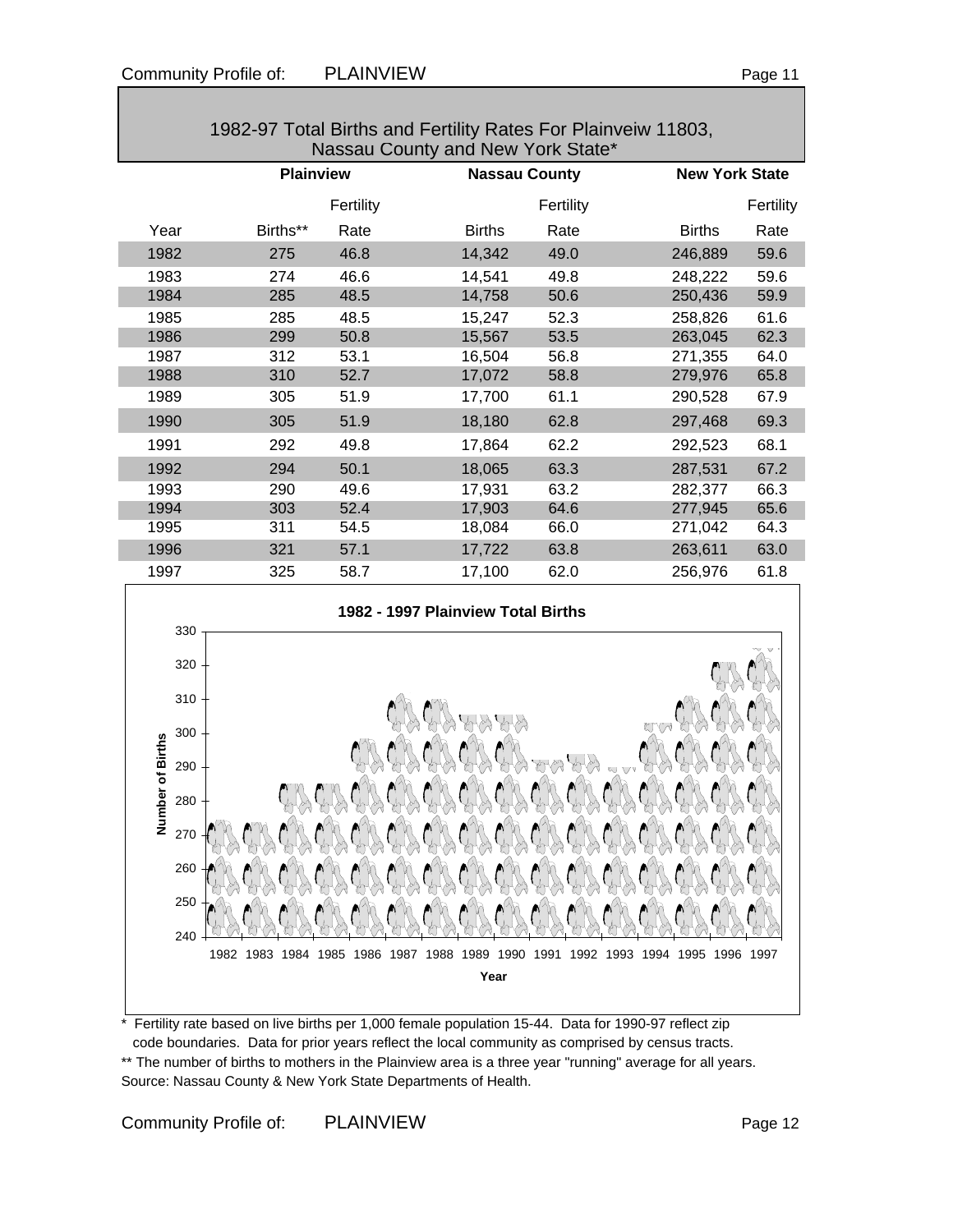## 1984-97 Births To Teen Mothers and Fertility Rates For Plainview 11803\*, Nassau County and New York State\*\*

|      | <b>Plainview</b> |           |               | <b>Nassau County</b> |               | <b>New York State</b> |  |
|------|------------------|-----------|---------------|----------------------|---------------|-----------------------|--|
|      | Teen             | Fertility | Teen          | Fertility            | Teen          | Fertility             |  |
| Year | <b>Births</b>    | Rate      | <b>Births</b> | Rate                 | <b>Births</b> | Rate                  |  |
| 1984 | $\overline{4}$   | 3.4       | 668           | 12.2                 | 25,658        | 35.7                  |  |
| 1985 | 4                | 3.5       | 711           | 13.4                 | 25,470        | 36.4                  |  |
| 1986 | 3                | 3.4       | 685           | 13.4                 | 25,134        | 37.0                  |  |
| 1987 | 3                | 3.5       | 677           | 13.8                 | 25,080        | 38.0                  |  |
| 1988 | 3                | 3.3       | 663           | 14.1                 | 25,861        | 40.3                  |  |
| 1989 | 3                | 3.4       | 679           | 15.0                 | 26,593        | 42.7                  |  |
| 1990 | 3                | 3.6       | 674           | 15.6                 | 26,553        | 44.0                  |  |
| 1991 | 4                | 3.8       | 672           | 16.0                 | 26,216        | 44.1                  |  |
| 1992 | 3                | 3.3       | 629           | 15.1                 | 25,330        | 43.4                  |  |
| 1993 | 3                | 2.8       | 700           | 18.4                 | 25,515        | 44.3                  |  |
| 1994 | 2                | 1.7       | 682           | 18.2                 | 25,852        | 45.3                  |  |
| 1995 |                  | 1.4       | 668           | 18.0                 | 24,805        | 43.6                  |  |
| 1996 | 1                | 1.5       | 637           | 15.8                 | 23,864        | 41.8                  |  |
| 1997 |                  | 1.1       | 561           | 13.9                 | 22,185        | 38.5                  |  |



\* The number of birth to teen mothers in the Plainview area is a three year "running" average for all years.

\*\* Fertility rate based on live births per 1,000 female population 15-19. Data for 1990-97 reflect zip code boundaries. Data for prior years reflect the local community as comprised by census tracts. Source: Nassau County & New York State Departments of Health.